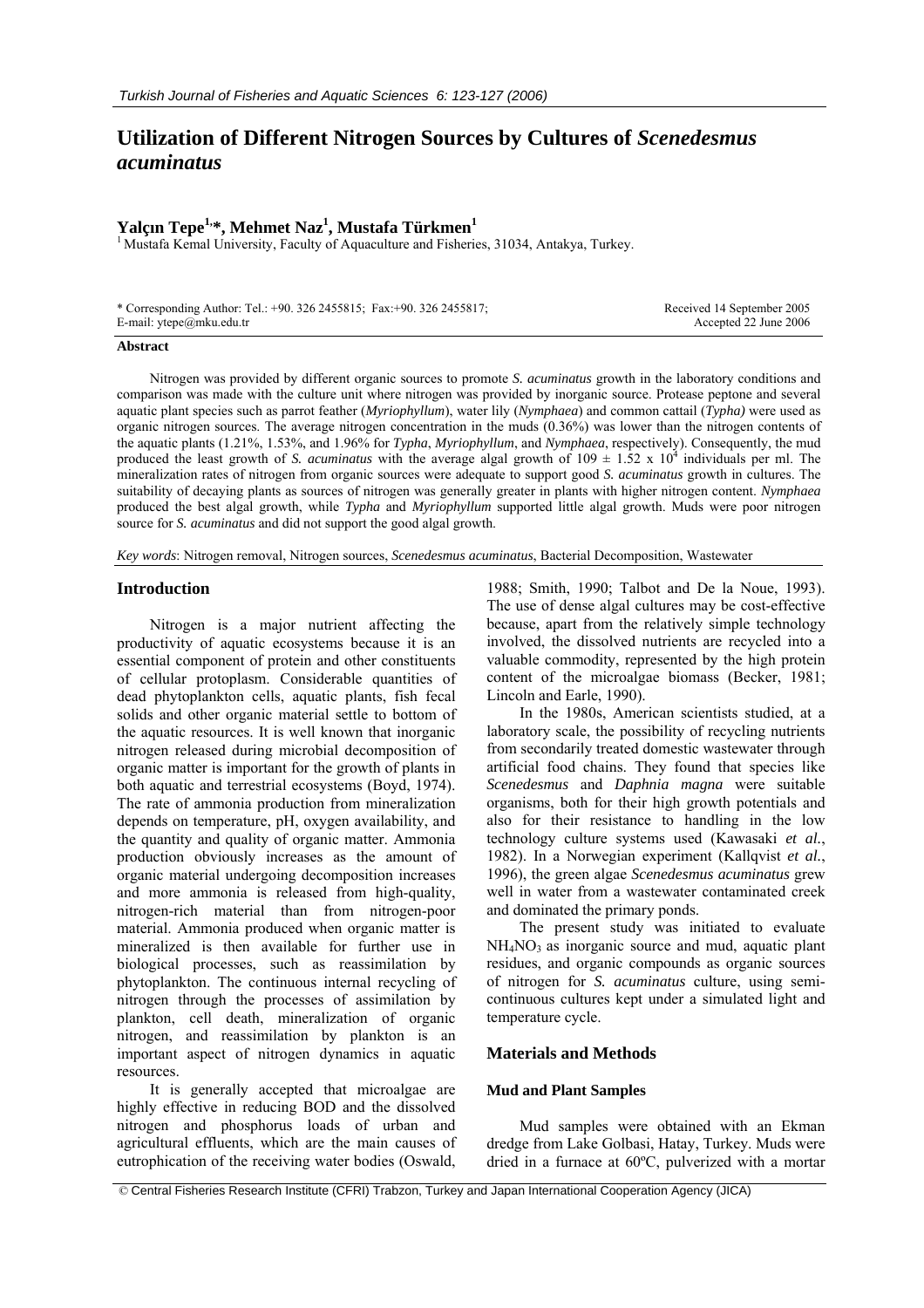and pestle to pass a sieve with 0.85 mm openings. Samples of phytoplankton, *S. acuminatus,* were concentrated by centrifugation of water from culture units in the laboratory. Macrophytes, including *Myriophyllum* (parrot feather), *Nymphaea* (water lily) and *Typha* (common cattail), washed free of mud and debris and dried in a furnace at 60 ºC, then dehydrated plant materials were pulverized to pass 0.85 mm screen. The nitrogen content of plant and soil samples was determined by the Kjeldahl technique (AOAC, 1960).

## **Algal Cultures**

A pure culture of *Scenedesmus acuminatus* was provided by Mustafa Kemal University, Plankton Research Laboratory. This culture species was maintained under aseptic conditions in a nutrient solution of following composition;  $KH_2PO_4 - 50$ mg/L,  $MgSO_47H_2O - 50$  mg/L,  $H_3BO_3 - 2.5$  mg/L, CaCl<sub>2</sub>2H<sub>2</sub>O 25 mg/L, CaCl<sub>2</sub> 0.05 mg/L, NH<sub>4</sub>NO<sub>3</sub> 125 mg/L, NaHCO<sub>3</sub> 16 mg/L, MnCl<sub>2</sub>4H<sub>2</sub>O 1.4 mg/L. Because of large inorganic nitrogen in maintenance solution, 2 ml aliquots of *S.acuminatus* were transferred to fresh nutrient solution which contains no  $NH<sub>4</sub>NO<sub>3</sub>$  for two weeks. Thus, cell numbers were also reduced from 600,000 cell/ml to 12,000 cell/ml by this transfer. Experimental cultures contained 50 ml experimental nutrient solution in 125 ml erlenmeyer flasks. All experimental flasks were plugged with cotton and set on a laboratory bench under a light intensity of 4,300 lux (18 h in light and 6 h in dark) at 24ºC and experiments were carried out for 6 days. *S.acuminatus* concentrations at the end of the experiment were enumerated with a Thoma Lam.

#### **Experiments**

Three treatments were used to triplicate each. Organic nitrogen sources were compared with inorganic nitrogen sources by applying different ratios each to culture flasks. Organic nitrogen sources provided for the experiments were protease peptone and three different species of aquatic plants, *Myriophyllum*, *Typha* and *Nymphaea*. Dry plant materials were added into 1 liter nutrient solutions, which do not include any nitrogen sources, to give the ratios of 50 and 100 mg organic matter per liter (Figure 1). At this stage, to evaluate muds as nitrogen sources, 0.5 g oven-dried muds were provided in each flask before 50 ml of nutrient solution, included dried plant materials at two different ratios, and were put in the culture flasks. *S. acuminatus* were inoculated into the cultures which contain muds and dried aquatic plants as nitrogen sources and seeded with 1 drop of the suspension of bacteria and fungi. Cultures included only dried mud but not any dehydrated plants were carried out as control group. Protease peptone, the other organic nitrogen source applied to cultures in the experiments, was applied under both sterile and non-sterile conditions to provide the ratios of 0, 5, and 10 mg nitrogen per liter (Figure 2). One drop of bacteria and fungi, provided by heat-killed *S. acuminatus* which had been allowed to decay in the dark, was introduced only into non sterile solutions.

The response of *S. acuminatus* to increasing inorganic nitrogen source was determined by varying the amount of  $NH<sub>4</sub>NO<sub>3</sub>$  in the nutrient solution. Concentrations of  $NH<sub>4</sub>NO<sub>3</sub>$  employed into solutions were 0, 2.5, 5, 7.5, and 10 mg per liter (Figure 3).

Cells in each culture units were enumerated at



**Figure 1.** Growth of *S. acuminatus* in cultures where various concentrations of decaying aquatic plants and muds served as the sole source of nitrogen. Each point represents the mean  $(\pm SE)$  individuals in three replicates of 6-day-old cultures.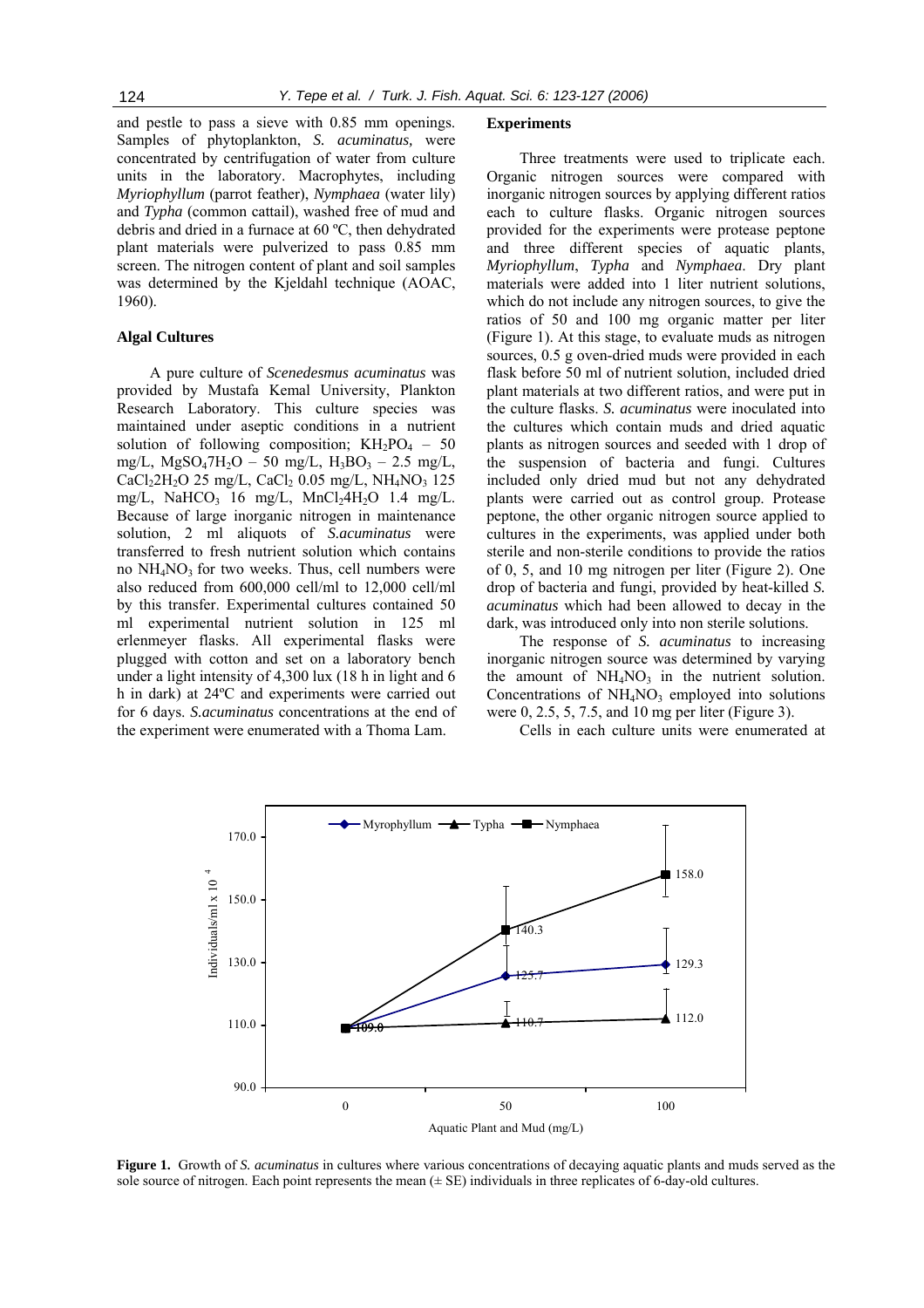

**Figure 2.** The growth of *S. acuminatus* in sterile and nonsterile media when protease peptone was the only source of nitrogen. Each point represents the mean  $(\pm S)$  individuals in three replicates of 6-day-old cultures.



**Figure 3.** The growth of *S. acuminatus* at five different concentrations of inorganic nitrogen (NH<sub>4</sub>NO<sub>3</sub>). Each point represents the mean  $(\pm \text{ SE})$  individuals in three replicates of 6 day-old cultures.

the end of 6 day experiment periods. Differences between treatments were statistically analyzed by one way ANOVA. Sigma-Stat statistical software was employed to run statistical analyses (SPSS, 1997).

#### **Results**

The growth of *S. acuminatus* was the highest when *Nymphaea* provided as nitrogen source into culture at the concentration of 100 mg dried material per liter. Intermediate growth of *S. acuminatus* was

provided when decaying *Myriophyllum* was the source of nitrogen. *Typha* produced the lowest algal individuals. The higher percentages of nitrogen in decaying plants yielded the higher nitrogen supply into culture media. The average nitrogen contents of dried plants were found as 1.21%, 1.53%, and 1.96% for *Typha*, *Myriophyllum*, and *Nymphaea*, respectively. The growth of *S.acuminatus* increased with increasing quantities of nitrogen added in dried plants increased. Dried plants, added into cultures in quantities of 50 mg/L and 100 mg/L produced yields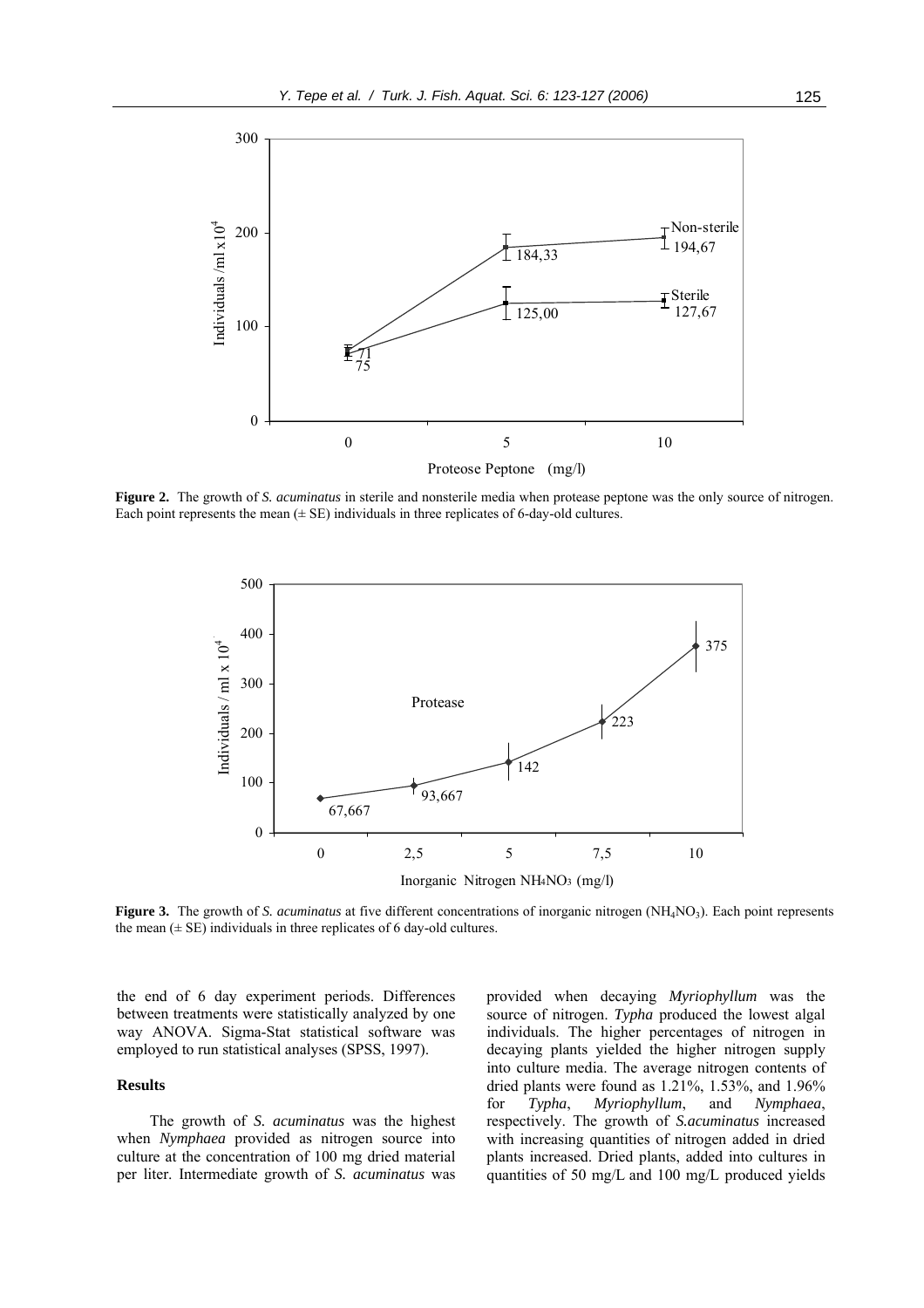of *S. acuminatus* of  $126 \pm 11.05 \times 10^4$ , and  $129 \pm 10^4$ 15.17 x  $10^4$  with *Myriophyllum*,  $110 \pm 3.28$  x  $10^4$ , and  $112 \pm 5.3 \times 10^4$  with *Typha*, and  $140 \pm 1.76 \times 10^4$ , and  $158 \pm 7 \times 10^4$  with *Nymphaea*, respectively (Figure 1).

Utilization of protease peptone as nitrogen source in sterile condition was not as high as that of non-sterile condition where decomposer organisms were added to culture. Decomposer organisms in nonsterile conditions mineralized the inorganic nitrogen from protease peptone which was readily utilized by *S. acuminatus.* The growth of *S. acuminatus* significantly increased in both 5 mg/L and 10 mg/L concentrations by adding decomposer organisms. The average individuals of *S. acuminatus* per ml was 71 ± 6.6 x 10<sup>4</sup> (mean  $\pm$  SE), 125  $\pm$  17.1 x 10<sup>4</sup>, and 128  $\pm$ 7.8 x  $10<sup>4</sup>$  for the protease peptone concentrations of 0 mg/L 5 mg/L and 10 mg/L respectively in sterile condition. The protease peptone concentrations of 0 mg/L 5 mg/L and 10 mg/L in non-sterile condition yielded  $75 \pm 5.8 \times 10^4$  (mean  $\pm$  SE),  $184 \pm 13.7 \times 10^4$ , and  $195 \pm 1.3 \times 10^4$  individuals of *S.acuminatus* per ml, respectively (Figure 2).

Maximum growth of *S. acuminatus* was provided by inorganic nitrogen treatment of 10 mg/L under the conditions of the present study (Figure 3). Protease peptone in non-sterile media produced greater number of individuals  $(184 \times 10^4 \text{ ind/ml})$  than that of inorganic nitrogen as  $NH<sub>4</sub>NO<sub>3</sub>$  (142 x 10<sup>4</sup>) ind/ml) at 5 mg/l concentration while it was vice versa at 10 mg/l concentration.

The average nitrogen concentration in the muds (0.36%) was low when compared to the nitrogen contents of the aquatic plants. Consequently, lower growth of *S. acuminatus* with the average algal growth of  $109 \pm 1.52 \times 10^4$  individuals per ml was obtained in cultures where the only nitrogen was supplied in muds.

#### **Discussion**

It is well-known that under nitrogen limiting conditions, algae are better capable of utilizing alternative nitrogen sources (Flynn and Butler, 1986). Also, algae are known to increase excretion when stressed. To evaluate the effects of algae-bacterium interaction under nutrient-limited conditions, nitrogen-limited continuous cultures should be used to investigate the behavior of the mixed culture with amino acids as the sole nitrogen source (Ietswaart *et al.*, 1994). The nitrogen content of algae varies by species and physiological condition. Generally, nitrogen content increases with increased nutrient availability and growth rate. Nitrogen content can range from 4 to 9% (of dry weight) (Parsons *et al.*, 1961). Berg's (Berg *et al.*, 2003) results indicated that uptake of oxidized and reduced forms of nitrogen can be separated in time and space due to association with distinct phytoplankton groups.

The present study, focused on the utilization from different type of nitrogen sources by phytoplankton, confirmed that decomposers are

important keystone in breaking down the plant materials. Protease peptone in non-sterile media produced greater number of individuals (184 ind/ml x  $10<sup>4</sup>$  at 5mg/l, 195 ind/ml x  $10<sup>4</sup>$  at 10 mg/l) than that of sterile media (125 ind/ml x  $10^4$  at 5 mg/l, 128 ind/ml  $x 10<sup>4</sup>$  at 10 mg/l). These results showed that nitrogen in organic matter released to water by decomposers. Bacteria and fungi are important decomposers of plant litter in aquatic systems (Webster and Benfield, 1986; Hieber and Gessner, 2002). Results of the present study reveal that the nitrogen of dead aquatic plants is readily available for use by algae. Nitrogen content of the aquatic plants effects its nitrogen release into culture. The nitrogen content of *Nymphaea* was higher than that of other macrophytes (*Myriophyllum* and *Typha*). Thus, better growth of *S. acuminatus* was already expected from the culture unit with *Nymphaea* compared to units with other macrophytes. Ultimately, much of the organic nitrogen either in culture or natural systems will be converted to inorganic nitrogen. However, inorganic nitrogen addition to readily organic nitrogen source of the culture or natural systems is likely an ecological advantage. Inorganic nitrogen  $(NH<sub>4</sub>NO<sub>3</sub>)$  was much superior to organic compounds as a source of nitrogen since all of the organic nitrogen was not mineralized and made available for algal growth at once.

After 6 days of incubation, the very low available dissolved inorganic nitrogen concentrations probably limited the growth of phytoplankton in the mud treatment. Results of the present study support the conclusion by some authors (Boyd, 1974; Fitzgerald, 1970) that muds do not supply sufficient nitrogen to produce good growth of algae in cultures under laboratory conditions. Organic nitrogen in muds is probably mineralized much slower than the nitrogen in the other types of organic matter tested in the present study. As Boyd (Boyd, 1974) mentioned, much of the labile organic matter is likely mineralized or released to the water in soluble organic matter before residues of aquatic plants are assimilated by sediment. The release of nitrogen from sediments certainly contributes to the pool of inorganic nitrogen available to algae and aquatic plants. The rate of mineralization, however, is slow and not enough to support high levels of algal productivity. Consequently, other sources of nitrogen are required if higher levels of productivity are attained.

The present study confirms that microalgae may be considered efficient nutrient removers. Their efficiency is caused in part by their active nutrient uptake and use for the synthesis of new biomass.

## **References**

- AOAC. 1960. Official Methods of Analysis of the Association of Official. Agricultural Chemist, Washington, 254 pp.
- Becker, E.W. 1981. Algae mass cultivation. Production and utilization. Process Biochem., 10–14.
- Berg, G.M., Balode, M., Purina, I., Bekere, S., Bechemin,